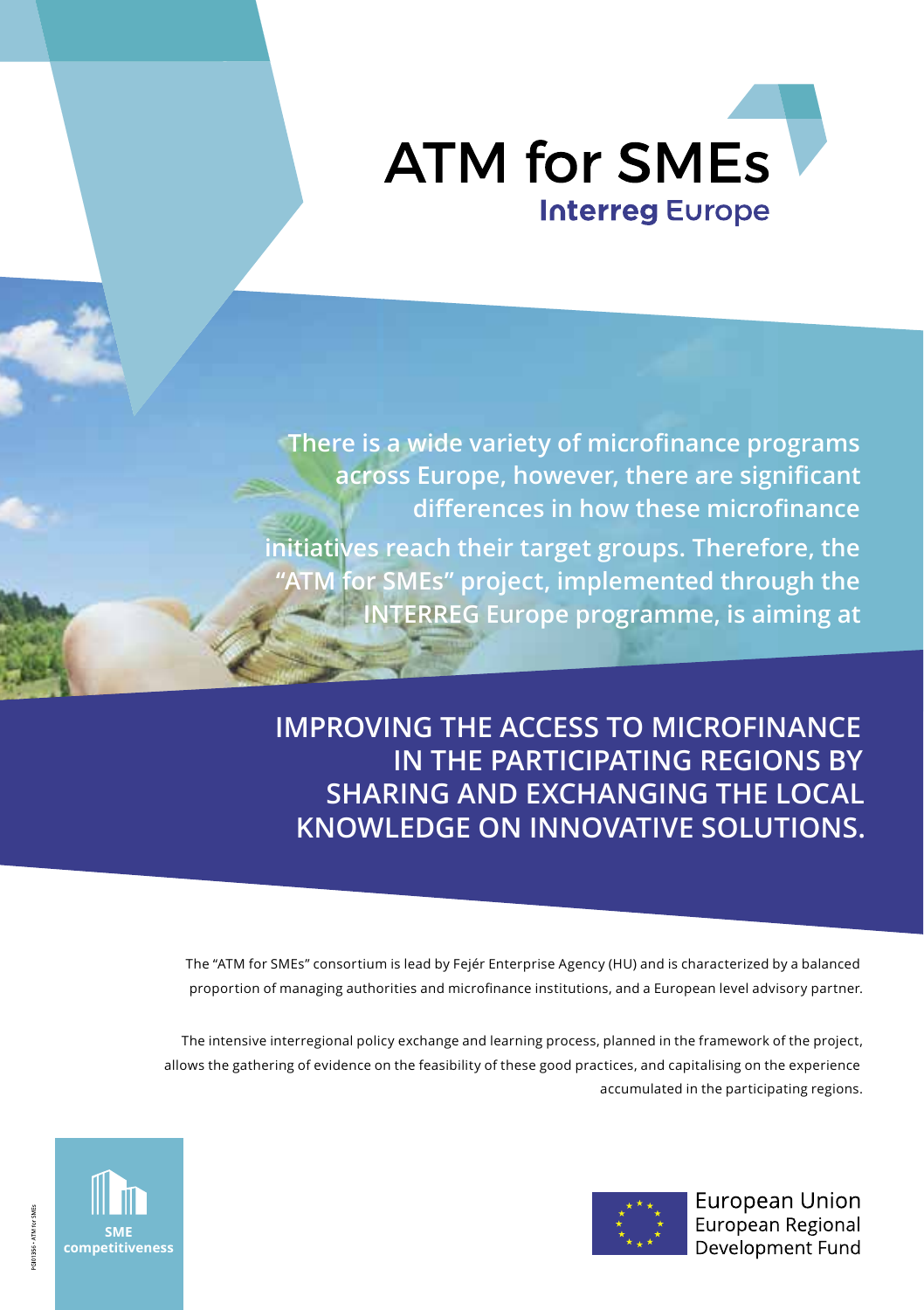**There is a wide variety of microfinance programs across Europe, however, there are significant differences in how these microfinance initiatives reach their target groups. Therefore, the "ATM for SMEs" project, implemented through the INTERREG Europe programme, is aiming at**

# **IMPROVING THE ACCESS TO MICROFINANCE IN THE PARTICIPATING REGIONS BY SHARING AND EXCHANGING THE LOCAL KNOWLEDGE ON INNOVATIVE SOLUTIONS.**

The "ATM for SMEs" consortium is lead by Fejér Enterprise Agency (HU) and is characterized by a balanced proportion of managing authorities and microfinance institutions, and a European level advisory partner.

The intensive interregional policy exchange and learning process, planned in the framework of the project, allows the gathering of evidence on the feasibility of these good practices, and capitalising on the experience accumulated in the participating regions.

# **PROJECT INFORMATION**

Number of partners: **10** Countries involved: **Hungary, Germany, Poland, Italy, Spain, Norway, Croatia, Belgium**

Main outputs: **9 regional action plans, 6 study trips, 9 improved policies, 6 new projects generated**

Project duration: **4/2016 – 3/2021** ERDF funding: **1.341.720 €**

# **PROJECT BACKGROUND**

**The "ATM for SMEs" project is implemented in the framework of the INTER-REG EUROPE programme.** 

**The aim of the project is to prevent the lack of access to credit and financial exclusion, which represents a serious obstacle to business creation, through the exchange of local policies, innovative solutions and good practices.** 

**The "ATM for SME"s consortium is lead by Fejér Enterprise Agency (HU), and is characterized by a balanced proportion of managing authorities and microfinance institutions, and a European level advisory partner.**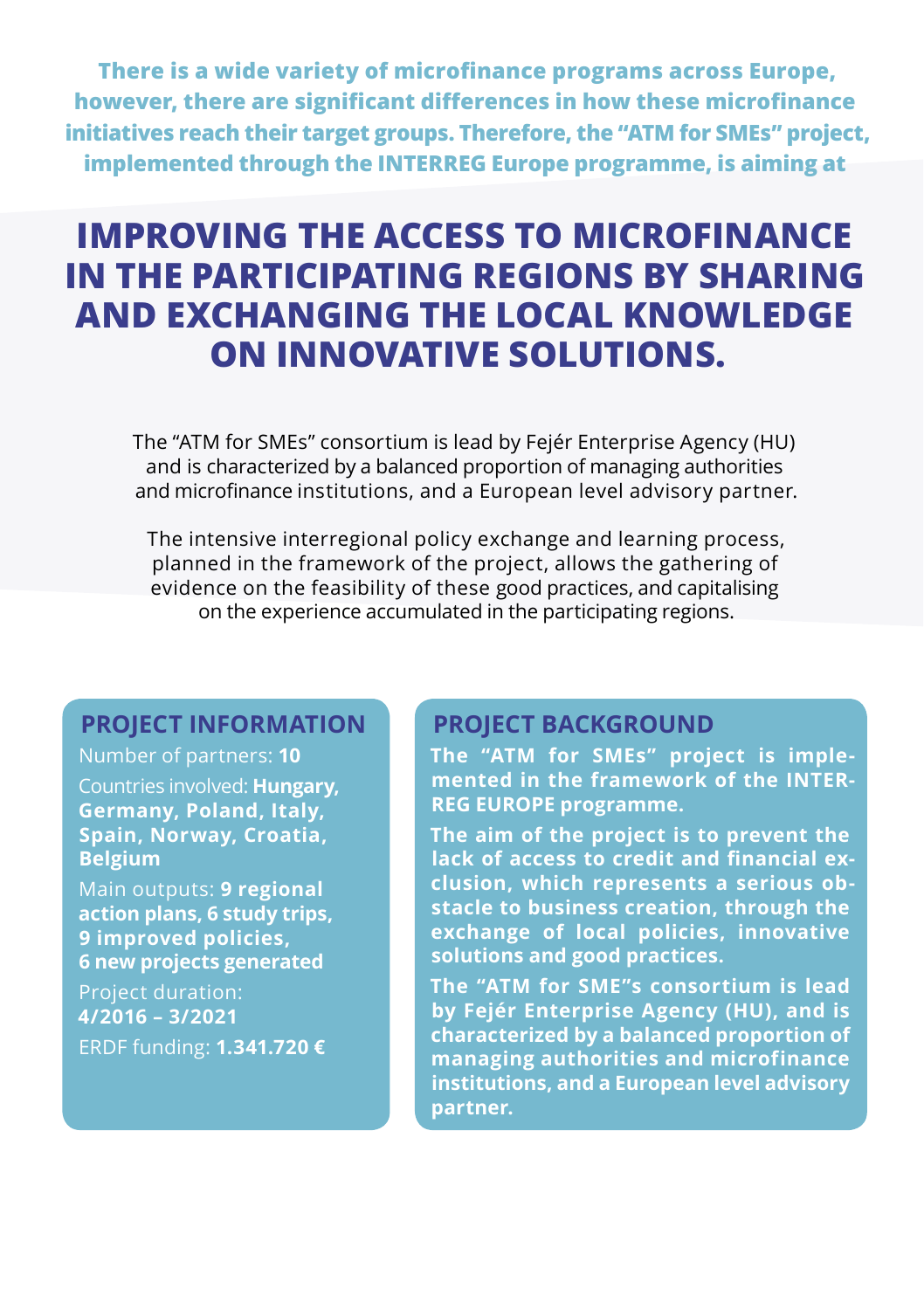# **SUMMARY OF GOOD PRACTICES**

# **FEA'S RURAL FINANCING PROGRAMME: ONLINE CREDIT APPLICATION SYSTEM AND BUSINESS DEVELOPMENT SERVICES TO RURAL ENTREPRENEURS**



# **Fejér Enterprise Agency**

**Objective of Good Practices:** FEA's rural financing programme developed Credinfo to reach rural clients that live in areas not covered by MFI branches by allowing them to submit a loan application and receive business development services online

The main target group of FEA's rural financing program are self-entrepreneurs or small enterprises in settlements with less than 5.000 inhabitants, agricultural enterprises, local farms and producers of organic agriculture. A significant part of these countryside entrepreneurs (traditionally underserved

by banks) pursue agricultural activities in areas that are not covered by MFI branches. To address the needs of this specific target group, FEA developed an integrated package called Credinfo that is part of the rural financing programme. Credinfo allows clients to submit their loan applications online via the FEA's webpage, alleviating the costly and time-consuming burden of traveling to the MFI's offices in bigger towns.

For more information visit: www.credinfo.hu or www.interregeurope.eu/atmforsmes/

### **BUILDING UP A BROAD FINANCIAL INTERMEDIARY LEVEL IN CHANNELING FINANCIAL INSTRUMENTS**

### **Ministry of Finance**

**Objective of Good Practice:** Set up of an extensive distribution network of financial intermediaries that offers financial instruments at favourable conditions to a wide range of businesses including microenterprises.

The financial instruments in the Economic Development Operational Programme (EDOP) 2007–2013 targeted Hungarian micro and small-medium enterprises (SMEs), which had difficulties accessing finance. The banking system did not serve SMEs at an adequate level although SMEs had many viable projects. Therefore, the Managing Authority set up a broad financial intermediary level involving different types of intermediaries.

In the loan product group, 140 financial institutions were involved: 29 banks, 55 savings cooperatives and 56 microfinance institutions. These institutions were selected through open calls. Relying on a broad financial intermediary base was an important factor in the success of the EDOP programmes between 2007 and 2013. The large number and the various types of financial intermediaries secured broad outreach in both geographic and social terms. The Managing Authority made it possible to involve savings cooperatives, financial enterprises and enterprise development foundations. These last two types of organisations brought in the highest number of contracts for the loan products under EDOP.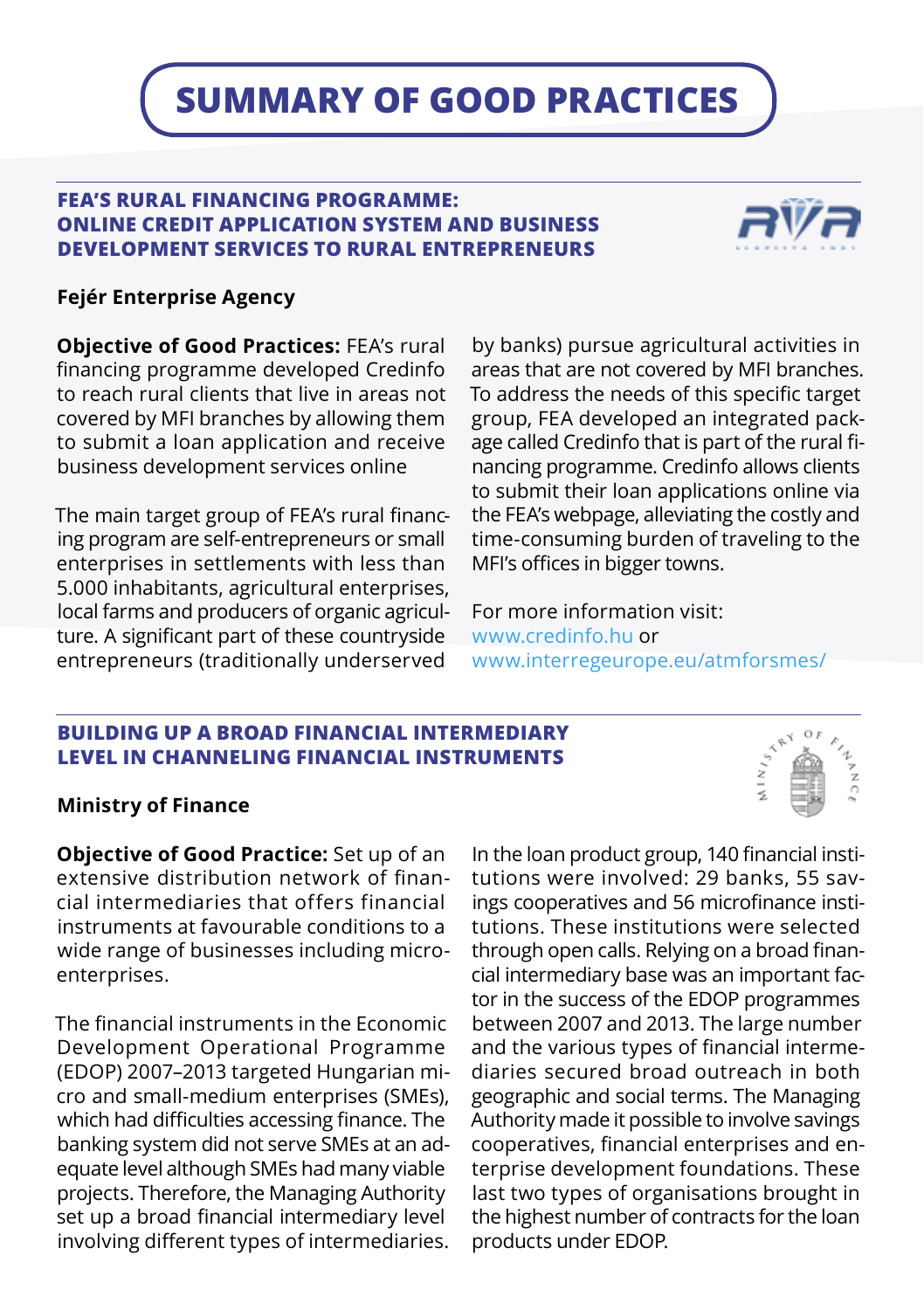## **SODEBUR MICROCREDIT FACILITY**

# **European Business and Innovation Centre of Burgos (CEEIBurgos)**

**Objective of Good Practice:** Establishment of a successful partnership between a public authority and a business incubator specialized in the delivery of microcredit to support start-ups, unemployed people and rural development in Burgos Province.

After the crisis credit facilities were very restricted and limited in Spanish traditional financial market due to the credit crunch. As a result of this situation, a partnership between SODEBUR (Provincial Governmental Development Agency) and CEEI Burgos was developed in order to offer microcredits to rural entrepreneurs or SMEs under EUR 25,000 without the

request of a guarantee or collateral and at a favorable interest rate (1,5%–3%). This facility is exclusive to the Burgos province and it also intends to reduce youth migration to other bigger cities.

CEEI Burgos designed the specific features of the product, in line with the social objectives pursued by a public organization like SODEBUR that in 2013 allocated an initial budget of EUR 125,000 for the disbursement of microloans as a pilot test programme, being CEEI-Burgos in charge of the management of the fund. Thanks to the success of the partnership, and the results attained, this budget has been increased to EUR 800,000 in 2016.

# **SET UP OF THE FIRST ETHICAL BANK IN CROATIA BY THE COOPERATIVE FOR ETHICAL FINANCING**

# **PORA Regional Development Agency of Koprivnica Križevci County**

**Objective of Good Practice:** To support microenterprises that are rejected by traditional banks through the establishment of an Ethical Bank in Croatia using the European Social Entrepreneurship Fund.

The Cooperative for Ethical Financing (ZEF) was created in 2014 with the primary goal of establishing the first ethical bank in Croatia to provide loans to people that are willing to start a business but are excluded by the traditional financial system. The ZEF includes more than a hundred physical and legal persons who operate across regions that decide on all important issues related to the work of the cooperative and elect and dismiss the members of the managing body. All ZEF members are also co-owners of the total assets of the cooperative, and therefore, of the ethical bank set up by ZEF as well. ZEF's main goal was the creation of the Ethical bank "ebanca", which is a solidarity organization that provides accessible financing conditions, advisory services and active risk mitigation to its clients. ZEF is currently operating in 6 offices throughout Croatia where all potential clients can get the necessary information about "ebanca" and loan possibilities with a maximum interest rate of 4%. No guaranty is requested from micro entrepreneurs and there are no currency clauses. Non-financial support to the micro entrepreneurs is provided through the ZEF network across Croatia.



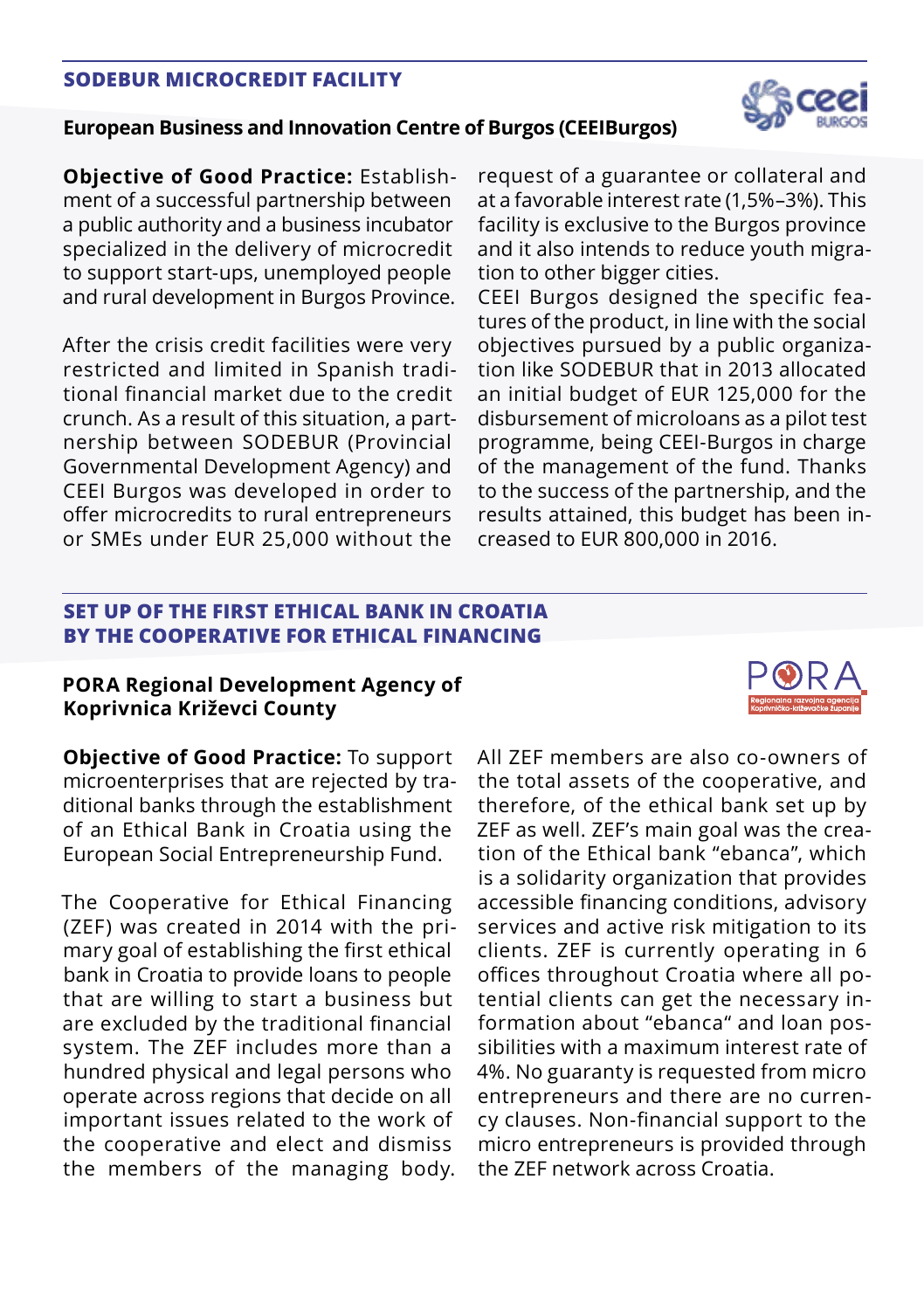#### **COMBINED GRANT AND MICROCREDIT SCHEME STRUCTURE**

#### **Ministry of Finance**

**Objective of Good Practice:** A combined grant and micro-credit scheme was created to address the lack of tailor-made products for microenterprises in Hungary that make use of the structural funds.

In the framework of the Economic Development Operational Programme (EDOP) 2007–2013, the Managing Authority designed a combined grant and microcredit scheme intended specifically for micro enterprises and channelled through selected financial intermediaries. The scheme included non-refundable and refundable financial assistance and was financed via structural funds (ERDF). The financial assistance could be used for technology modernization, purchase of machinery, IT development, business infrastructure (real estate) purchase and development. The primary target group were microenterprises that had difficulties to access finance and had limited funding to cover their own contribution for their projects. In terms of scheme structure, the total eligible costs of funded projects included a mix of own resources, microloan and nonrefundable grant. Own resources could not go below 10%, the non-refundable grant could not exceed 45% and the microloan had to be bigger than the non-refundable part but less than the maximum of 60%. Concerning project size, the non-refundable grant could range from EUR 3,300 to EUR 33,000, whereas the microloan could range from EUR 3,300 to EUR 65,400.

### **TRUST-BASED PARTNERSHIP MODEL**

### **KIZ SINNOVA company for social innovation GmbH**

**Objective of good practice:** effectivate microcredit in Germany through the assembling of a network of different partners

The Trust-Based Partnership Model aims to furnish microcredit to entrepreneurs through partnerships between different actors in a case scenario where a microfinance institution (MFI) alone wouldn't be able to do it.The correct and precise concatenation of institutions and instruments allowed to build a bridge between the demands of all the involved partners.

A partner bank would disburse loans that were safeguarded against default by a guarantee fund, who became the "backbone" of the loans and therefore allowed the MFI's to carry out their operations. The MFI would be in direct contact with entrepreneurs and DMI is the managing institution who arranges that the whole system (bank, guarantee fund, MFI) works properly and perform well, therefore, quality throughout the chain is maintained. This network based on trust allowed microfinance to thrive in Germany.



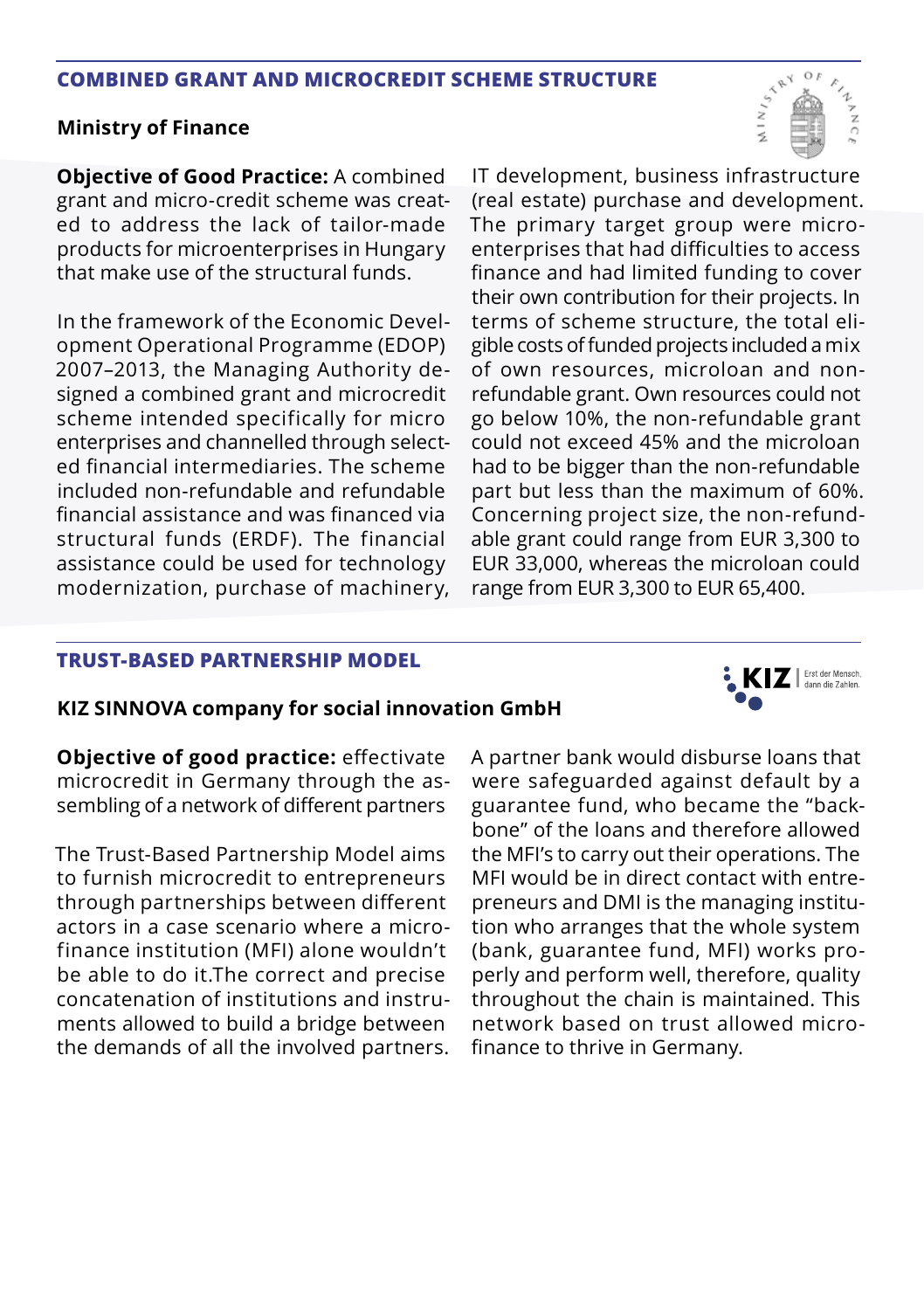### **FEA'S ENTREPRENEURSHIP PROMOTIONAL TOOLS**

# **Fejér Enterprise Agency**

**Objective of Good Practices:** Help young entrepreneurs gain real-life knowledge and skills to start or grow their business through an e-learning platform and student entrepreneurial contest.

Through the website www.vallalkozastan.hu, FEA offers online training for entrepreneurs and business students. Subjects include a business plan compilation and a practical introduction to credit applications. FEA also offers a print-out book "Vállalkozástan" (Entrepreneurial studies) that complement the on-line course. The aim of these trainings is to transfer practical knowledge and business skills that students may not receive at school. To access the service, users need to register on the website where they receive the materials for the e-learning course free of charge. There are also access to other training websites, www.fiatalvallalkozok.hu and www.albacourse.com, that offer training on additional topics such as microfinance, starting a business, taxation, accounting, marketing and online loan application.

One of the courses of www.albacourse. com is a the "Microfinance, Human Rights and Development Cooperation MBA Programme", in which the participants can get an MBA degree of the University of Cadiz, if achieve all the requirements of the programme. Another project of the foundation is the student entrepreneurial contest, which aims to promote entrepreneurship among students between 14–18 years of age. Participants of the competition get involved in a series of interesting and innovative exercises, e.g. shooting a video about a business idea, simulating a business environment and on-line team games. Thus, the competition realizes the "learning by playing" principle, allowing young students to acquire up-to-date business skills and basic knowledge on entrepreneurship. The competition is organized and managed through the www. diakvallalkozo.hu website. Contestants apply and upload their portfolio on-line. Part of the final round is run on-line and the judging system is also managed through the website.



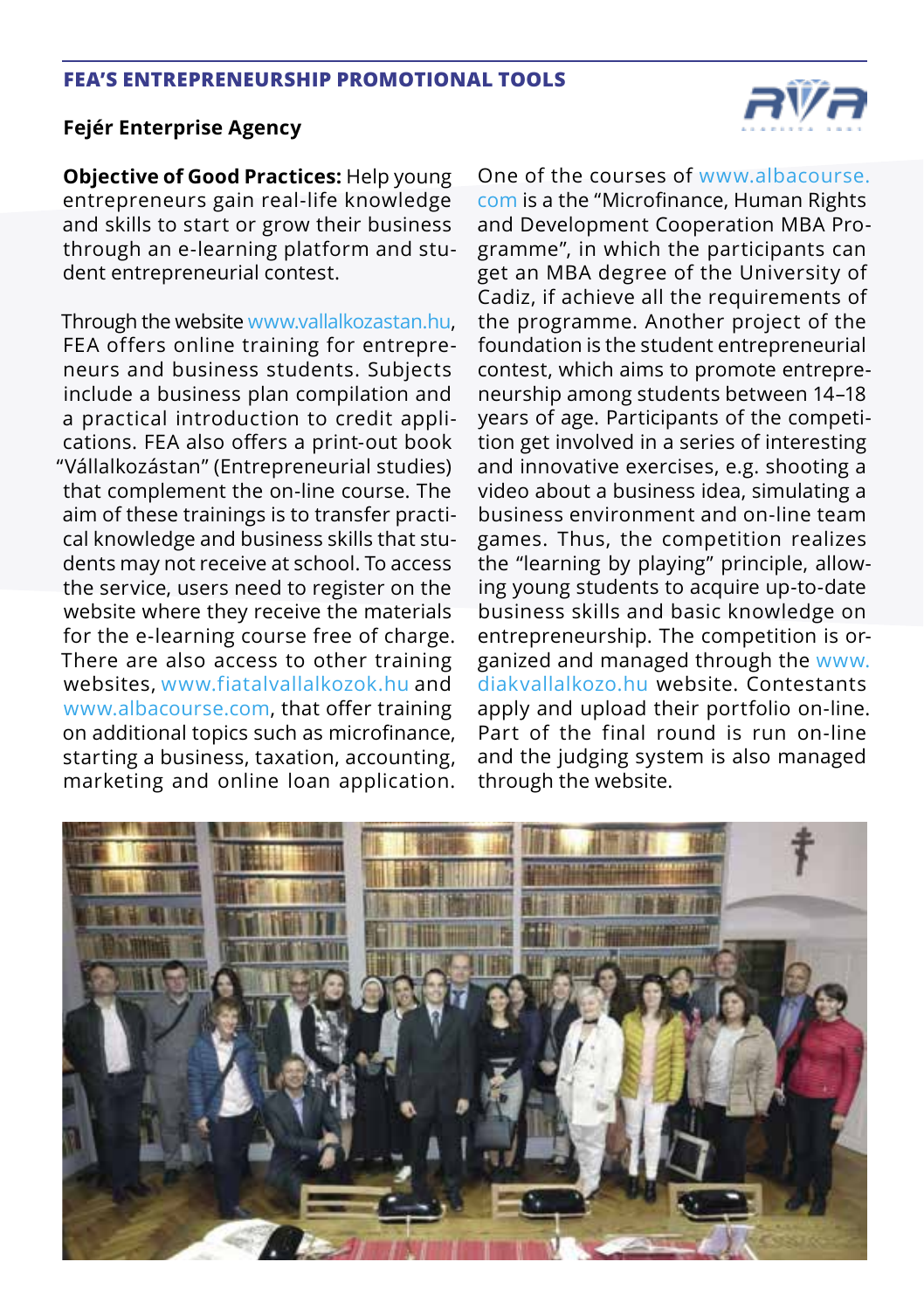

# **PROJECT "CASH ON START"**

# **Marshal Office of Świętokrzyskie Region**

**Objective of Good Practice:** The programme aims to deliver comprehensive support for entrepreneurial initiatives with the objective of raising the level of economic activity and employability while promoting innovation in microenterprises in the Mazowieckie Province.

The project Cash on Start targets unemployed and inactive citizens of Mazowieckie, Poland. It offers loans for entrepreneurial activity, with a wide range of purposes such as investment capital, turnover, as well as current operational costs, extension or modernization of production and intangible assets related to the project. The project has an initial implementation stage consisting of assistance, consultancy



and support to entrepreneurs before distributing the loan. There is also a predisposition study of one hour for each beneficiary; furthermore, they have a personalized 4 hour coaching to help write their business plan. After the loan is granted, the personalized training continues and the applicant can select the area of interest between marketing, economics and taxes. The maximum loan amount is approx. 11,700 EUR, with an interest rate of 0,5% with no further fees or commissions. The repayment period is up to 60 months. The main requirements to access the program are to present the unemployment or inactive statement given by the government and to be a resident of the Mazowieckie Province aged between 18 and 64.

# **ZALAEGERSZEG CREDIT SUPPORT PROGRAM**

## **Zala County Foundation for Enterprise Promotion**



**Objective of Good Practice:** Establish a successful partnership between MFIs and the Mayor´s Office with the main objective of lowering interest rates on microloans.

The Credit Support Program was developed as an initiative of ZMVA, who initiat-

ed a partnership with the Mayor's Office of the town Zalaegerszeg to efficiently direct municipal money to support microenterprises through microfinance. This partnership supported one of the Mayor's most important objectives: the crea-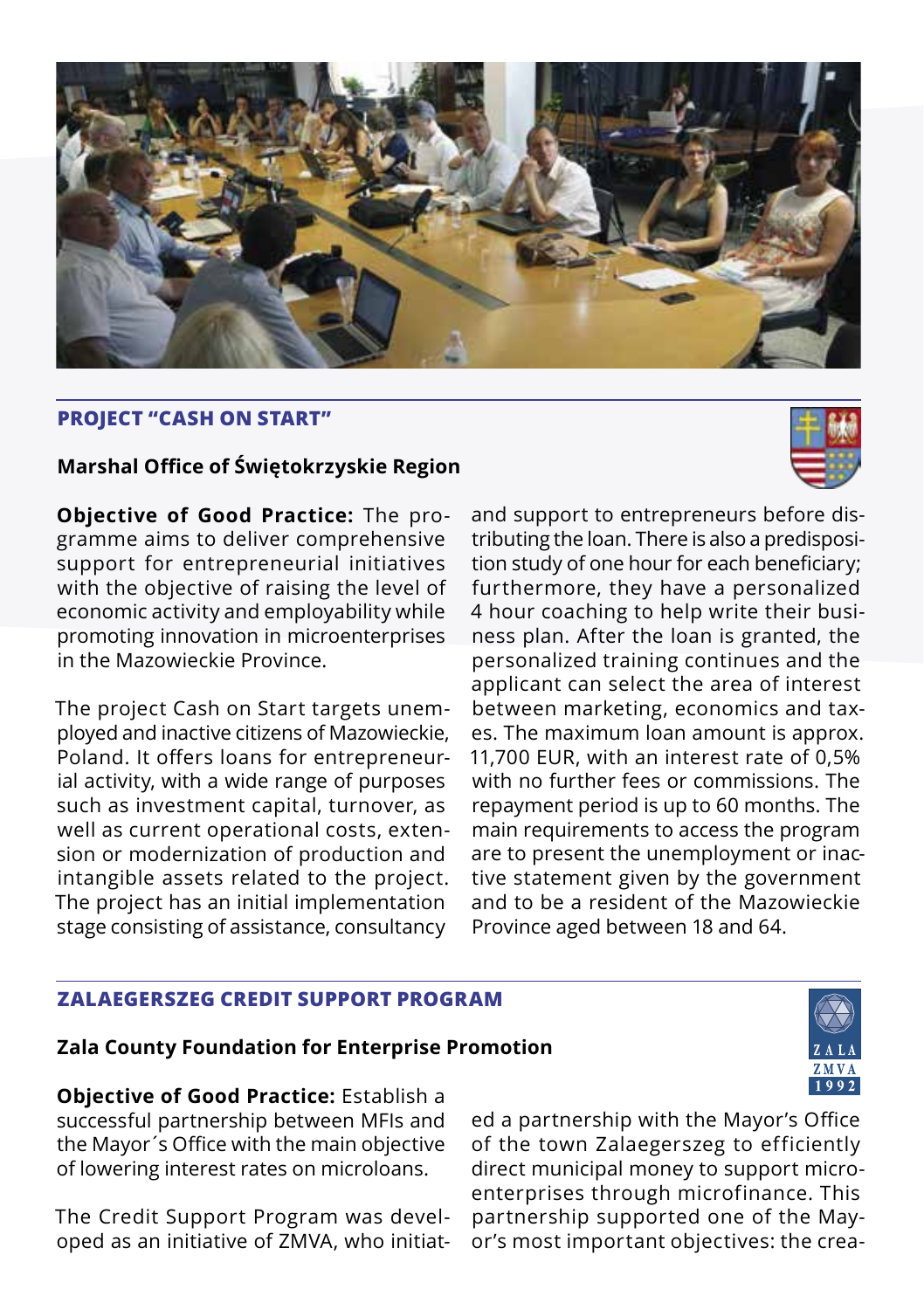tion of a strong microenterprise sector, seeing it as an efficient way to reduce unemployment, increase consumption and develop the local infrastructure. The project's contract runs from 2015–2019 and has an available budget of 50 Million Forint (approx. EUR 160,000) for the partnership framework, 10 Million Forint per

year. The target population of this product are young entrepreneurs and entrepreneurs that invest in the local area. ZMVA also complemented this service with tailored coaching and mentoring in order to support entrepreneurs beyond financial support to ensure a greater number of successful cases.

### **LOAN FUND RECAPITALIZATION OF THE CENTRE FOR BUSINESS PROMOTION AND ENTREPRENEURSHIP IN SANDOMIERZ**

# **Marshal Office of Świętokrzyskie Region**

**Objective of Good Practice:** To increase access to finance and the level of entrepreneurship in the region of Sandomierz in 2011, the initiative was implemented in the eastern region of Poland, Świętokrzyskie Voivodeship as a cooperation between the Marshal Office (regional government) and the Centre for Business Promotion and Entrepreneurship. This partnership recapitalized the Centre's loan fund thanks to the creation of a pilot scheme co-financed from Poland's ESF Human Capital Operational Programme during the 2007–2013 programming period. Under this partnership framework, the recapitalization of the fund allowed the Centre for Business Promotion and Entrepreneurship to create opportunities for entrepreneurs through access

to capital (in the form of microloans and larger loans) in the early stages of business development, usually known to be a crucial stage where it's difficult or even impossible to obtain financing from the mainstream financial sector. Loans granted come with preferential terms and conditions such as 0% commissions, 6 month grace period and a duration of 5 years, a minimum self-contribution of 20%, an interest rate of 3,16% and the granted capital starts as low as approx. 1,100 EUR, and can now go up to approx. 60,000 EUR. The Centre for Business Promotion and Entrepreneurship provides the loans jointly with ESF-funded non-financial support taking the form of advice and training for start-ups and entrepreneurs.

# **IMPLEMENTATION OF CREDINFO IT SYSTEM FOR MFIS IN NORWEGIAN CONTEXT**

# **Microfinance Norway**

**Objective of Good Practice:** Increase outreach of financial and non-financial services thanks to the adoption of an integrated IT system that serves both the MFI and the beneficiary independent of geography – rural and city MFN tested the IT system of both Qredits in Holland and Credinfo in Hungary, and decided to replicate Credinfo for use in Norway.

The objective of using the Credinfo system in Norway was to make it possible to reach more customers with fewer resources and at the same time educate, promote and connect entrepreneurs. Credinfo is used for web-based business plans/loan applications, reviews by the loan committee, promoting enterprises by letting entrepreneurs make micro-sites, and



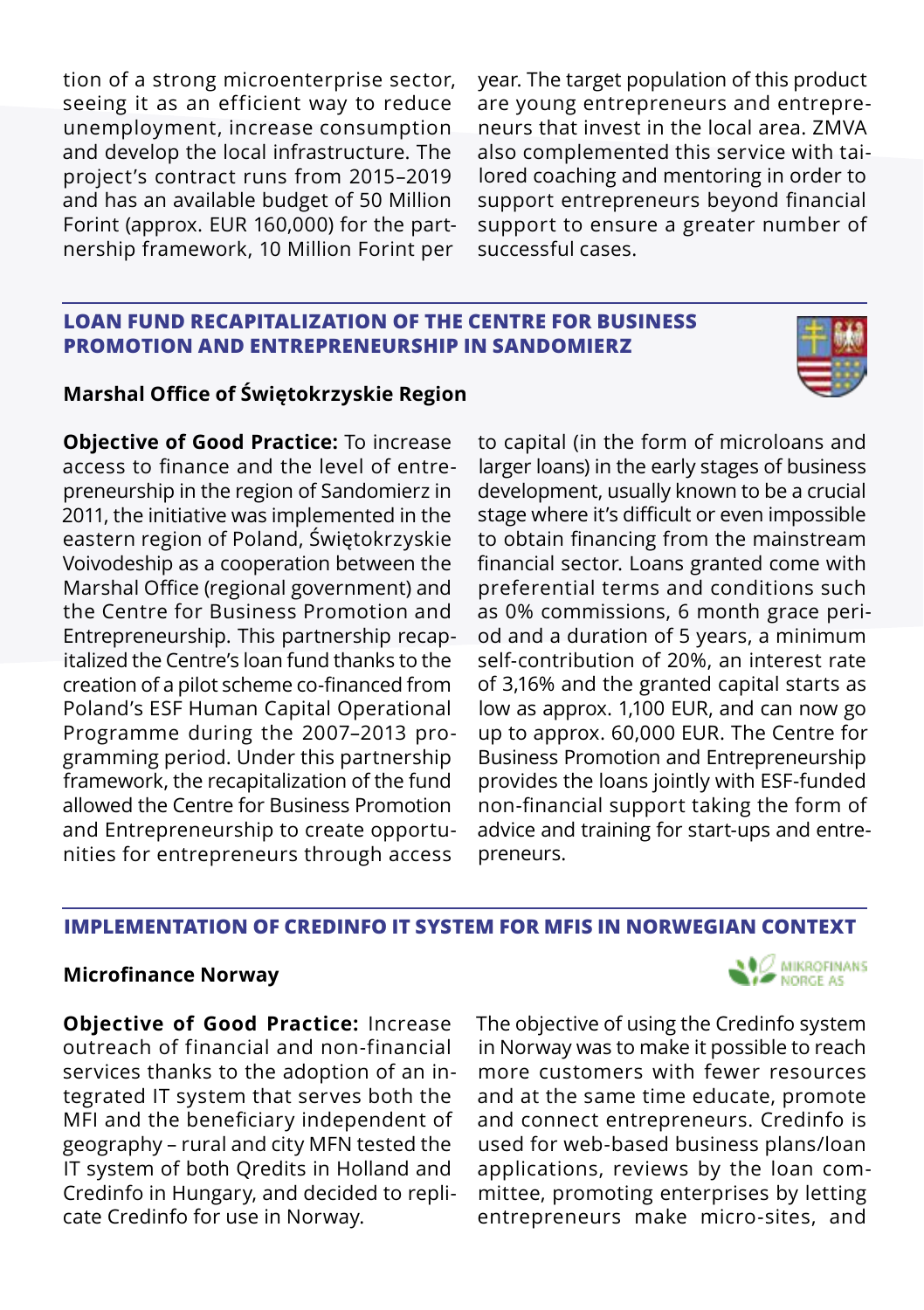making the group lending process easier for members, who can review each other's loan applications before voting as a group. Credinfo.no enables Microfinance Norway to reach customers over the vast distances in the country. All applications and assessments take place online, and

additional "experts" may easily be added to the loan evaluation process. Statistics are easier to collect with the system. It is easily transferrable to other institutions because translation modules are integrated and modules may be turned on or off depending on an organization's needs.

#### **COOPFIN MICROCREDIT TO COOPERATIVES' MEMBERS**

#### **Autonomous Region of Sardinia, Labour Department**

REGIONE AUTONOMA **DELLA SARDEGNA** 

**Objective of Good Practice:** Reinforce the asset of small cooperatives through the financing and contribution from its members

COOPFIN was set-up in the 1990's, following a public-private agreement between the cooperative business associations (partners of the company) and the Sardinia Region. During these years, Coopfin has actively supported regional cooperatives through loans and equity investments and since 2016 it is officially recognized as a Microcredit Operator by the Bank of Italy. The thin capitalisation of micro cooperatives is one of the main constraints to growth due to the low financial capa-

city of cooperative members and their difficulty to access traditional credit channels. For this reason, from 2001 to 2013, COOP-FIN implemented the Microcredit initiative in order to reinforce the assets of small cooperatives through the provision of microloans to cooperative members (up to EUR 10,000 to each member; payback period: 7 years with 2 year grace period; 5% fixed interest rate; ex-ante and ex-post nonfinancial services provided by the cooperative business organisations). The integration between the financial services provided by COOPFIN and the non-financial services has been the key-factor for the success for the program.

# **PROGRAM "CREDIT TO SUCCESS"**

#### **PORA Regional Development Agency of Koprivnica Križevci County**



**Objective of Good Practice:** Offer entrepreneurs and microenterprises cheaper credit lines by subsidizing interest rates.

In the framework of the country wide programme "Credit to Success", the Croatian Ministry of Business and Crafts (MINPO) developed a partnership with financial intermediaries and local administrations to offer affordable loans to microenterprises. The Programme offers a 5% interest rate subsidy from the ministry off from

the 8% that commercial banks typically charge microenterprises. In some regions, the further involvement of regional and local administrations allows for more interest rate reduction. Loans offered under this program range from EUR 4.000 to 26.000 with a 3% maximum interest rate (reduced to 2% in case of local administrations involvement). Eligibility criteria are the same as traditional loans and were established by the Croatian agency for SMEs in cooperation with MINPO.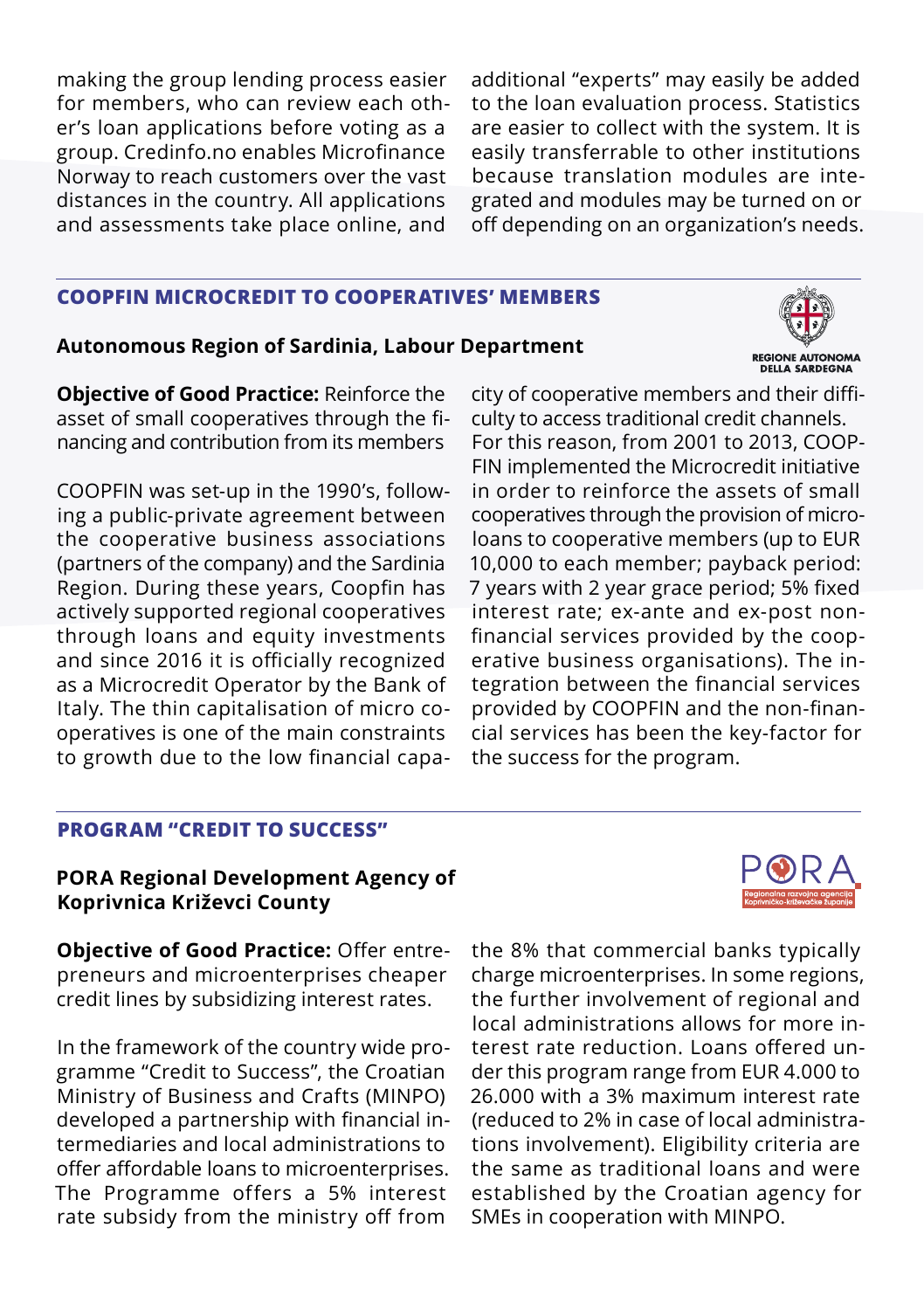# **MICROCREDIT FUND FOR ENTERPRISE CREATION USING ESF FUNDS**

## **Autonomous Region of Sardinia, Labour Department**



**Objective of Good Practice:** The use of ESF Funds to provide microloans in order to support individuals with difficulties in accessing traditional credit channels to start up a business.

Established in 2009 by the Autonomous Region of Sardinia, th Microcredit Fund, financed under the European Social Fund, supports the establishment of microenterprises by disadvantaged groups (immigrants, persons with disabilities, exprisoners etc..) or people at risk of poverty and social exclusion due to the current economic scenario (50+, unemployed, women and young people).

The Fund has the following characteristics: i) microloans of EUR 5,000–25,000; ii) reimbursable at 0% interest and without

guarantees; iii) paid back in monthly installments (no interest, except for delays); iv) payback period: 5 years with 6 or 12 month grace period. Microloans are disbursed directly by the regionally owned financial institution SFIRS SpA, which is in charge of the investment and planning strategy, the selection of beneficiaries through public calls, the management of the portfolio, the monitoring and control of funding transferred to beneficiaries and informing the ESF Managing Authority the implementation progress.

Thanks to the success of the program, it has been renewed for 2014–2020: in the new period microloans can be complemented with non-financial services through the Imprinting Programme.

### **CEEI BURGOS RISK ASSESSMENT METHODOLOGY**



### **European Business and Innovation Centre of Burgos (CEEIBurgos)**

**Objective of Good Practice:** Develop a risk assessment methodology that allows the disbursement of business microloans without asking for guarantees/collaterals.

Within the framework of a partnership with the Province of Burgos, CEEI-Burgos manages a fund aiming at providing with business microcredit to micro entrepreneurs and small enterprises mainly located in rural areas. Following its involvement in former Interreg IVC project called DIFASS, CEEI Burgos developed an ad hoc risk assessment methodology.

Implemented and tested for over 5 years, this methodology allows CEEI Burgos to serve rural entrepreneurs without asking collateral keeping a high-quality portfolio with 98,30% of survival rate of the projects funded and a NPL 30 ratio of 1,21%. The methodology follows a comprehensive approach based on the combination of a wide range of evaluation techniques (including risk ratio, structural operational analysis, credit officer assessment and negative credit record).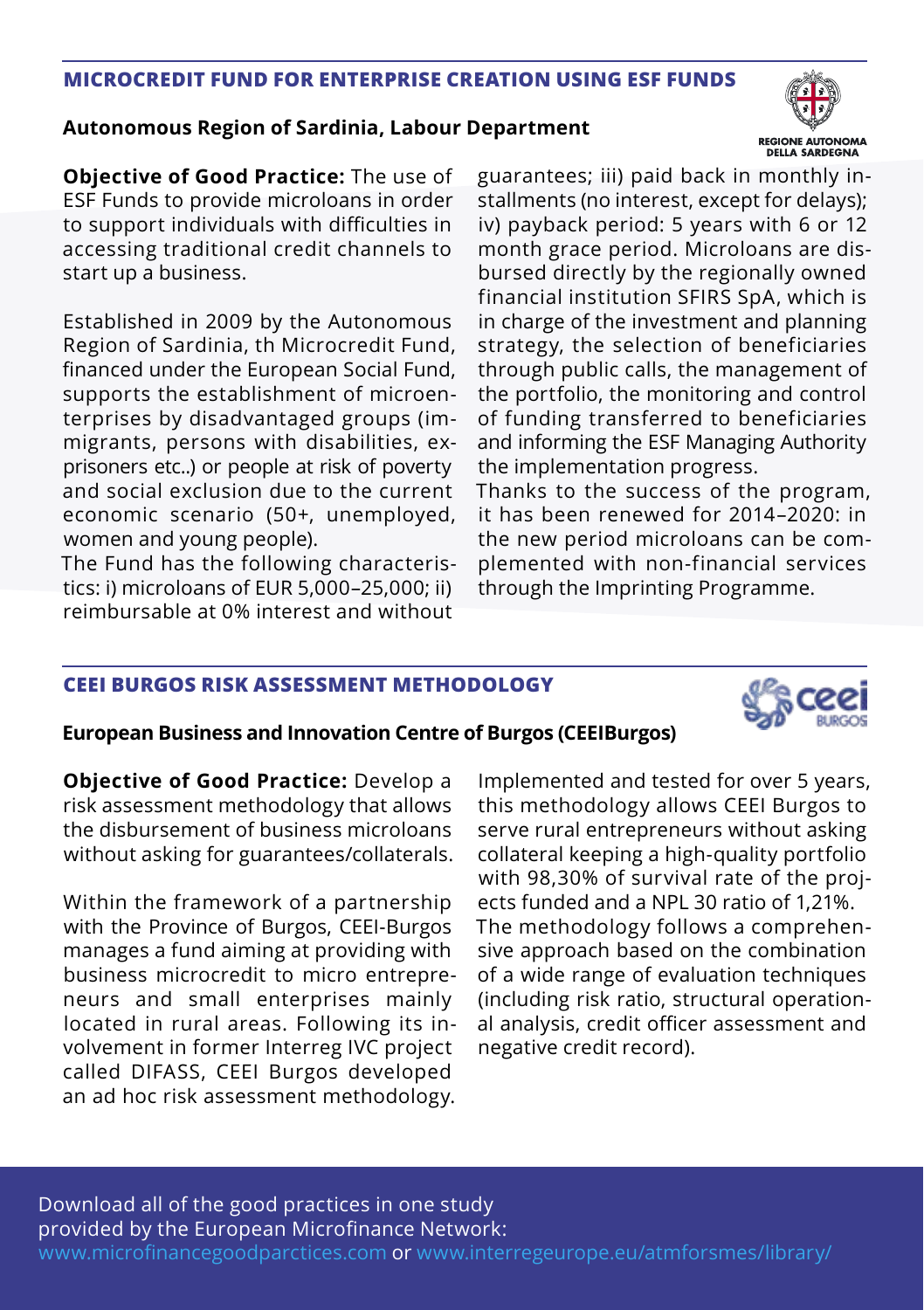

# **ABOUT STUDY TRIPS – OUR SHARING AND LEARNING EXPERIENCES**



# **FEJÉR ENTERPRISE AGENCY (LP)**

*"During the ATM for SMEs project implementation we arranged 6 Study Trips, where we became familiar with particular good practices from different European countries. In Offenbach we learned how experts and partners could work together on microfinance issues in an interactive way. During the second Study Trip in Oslo the Norwegian partner shared with us how they integrated people coming from different cultures into microfinance. Centro Europeo de Empresas e Innovación Burgos (CEEI Burgos) presented opportunities for rural business loans under EUR 25,000 without the need for a guarantee and at favourable interest rates (1.5%–3%).* 

*In addition, in Sardinia we saw how the government supported the SMEs sector and the microfinance field with different financial supports. The Marshal Office of Świętokrzyskie Region showed how ESF co-funded loans and non-financial support can help people with insufficient capital but with ideas and skills to start a new business. Furthermore, the last Study Trip was organised by PORA Regional development agency of Koprivnica Križevci Countyin Koprivnica, which was a great way to close the interactive and learning phase of our project.*

*Perhaps, the most important lesson learnt is that when we want to develop a tool to tackle a social problem, we must always start by analysing the problem, and allocate the most suitable tools to solve it. In our case the main social problem is that there are*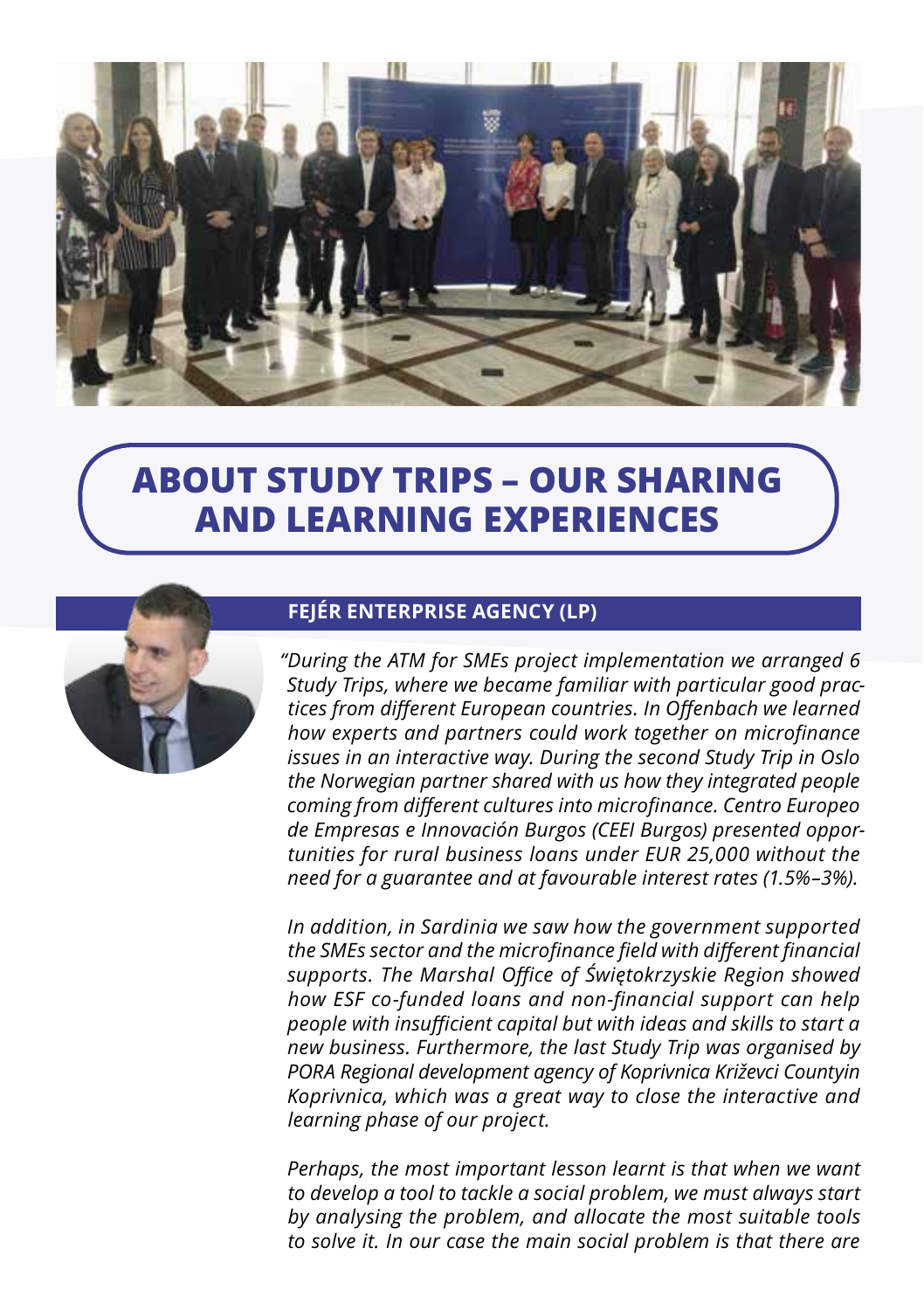*a lot of people – even in industrialized countries – who cannot have access to loans in the banking sector if they want to pursue an independent activity and support themselves and their family financially from that activity.* 

*This is due to the fact that the satisfaction of these borrowing requirements is too risky, and is not profitable for the banks because of the small amount of the loans. A possible tool to tackle this problem is to provide access to microloans to a greater extent for people excluded from banking services. The organizations that finance and provide small loans to such people are called microfinance institutions.*

*It might appear obvious that if we support and develop this microfinance sector, we will be able to solve this social problem."*



# **MINISTRY OF FINANCE MANAGING AUTHORITY OF ECONOMIC DEVELOPMENT PROGRAMMES (PP2)**

*"The city of Offenbach meets many specific challenges (vicinity of Frankfurt a. M., composition of citizens, etc.) and it was very interesting to see how KIZ Sinnova – together with other local actors – innovates continuously and adapts its microfinance schemes to meet demand.* 

*In Kielce, the involvement of local stakeholders to the study trip was very intense. Regional and local actors presented numerous relevant measures in microfinance and we had the opportunity to meet final recipients of microfinance schemes, which was really great!* 

*We are grateful to PORA Development Agency for organising such a great study visit during which we had the chance to understand the local context, to learn useful regional and national initiatives in microfinance and to meet successful entrepreneurs in Koprivnica that make good use of microfinance products.*

*European Business and Innovation Centre of Burgos (CEEIBurgos -PP3) "Project partners met in Burgos (Spain) in May 2017 in order to discuss how to address microfinancing services to priority groups, with special regard to gender equality. After and intensive and profitable workshop where all partners shown and explained their selected good practices, a visit to the Provincial Government of Burgos, one of the main CEEI-Burgos stakeholders, allowed the attendees to better understand its micro credit tool. Further to the workshop, another visit to one entrepreneur which actually was granted with one of these micro credits was carried out, being this case thoroughly analyzed and recorded."*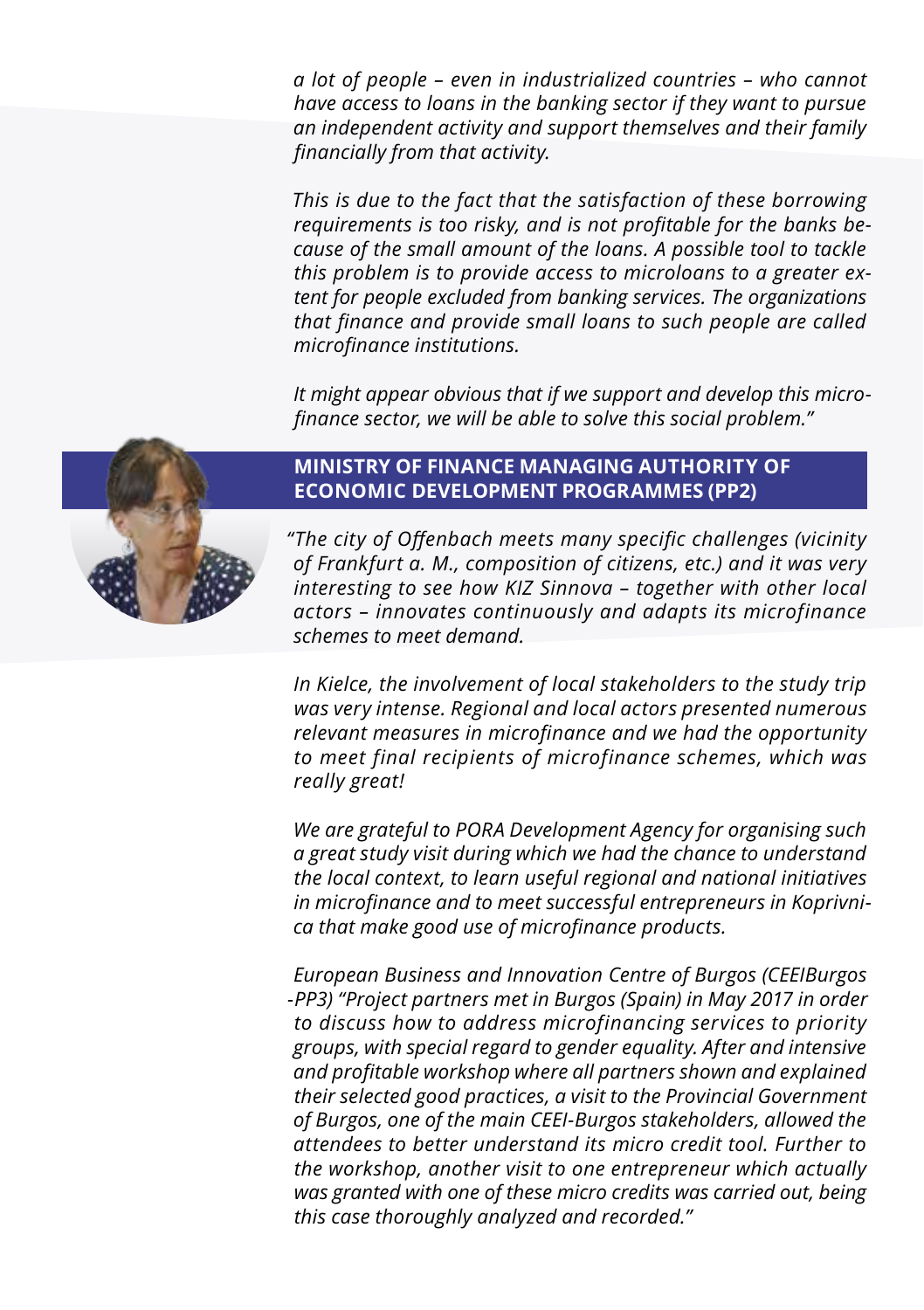# **ZALA COUNTY FOUNDATION FOR ENTERPRISE PROMOTION (PP5)**

*"For us, a hairdresser from Koprivnica Study Trip was a very encouraging example. 2 completely new entrepreneurs have successfully opened a joint business that will work successfully from the start. This is a very good example of the success and importance of microfinance.*

*IRMA creative studio was another excellent example during the last study trip in Koprivnica. The enterprise has opened only a few weeks ago thanks to a self-employment program support. The company is full of opportunities. This modern enterprise has a clear path to enter into the international market."*



# **PORA REGIONAL DEVELOPMENT AGENCY OF KOPRIVNICA KRIŽEVCI COUNTY (PP7)**

*"Identification of good practices between project partners and stakeholders who create and implement microfinance programs and measures continued on a study trip organized in Croatia, Koprivnica Križevci County, where project partners presented concrete examples of how they work on promoting local sources of microfinance and entrepreneurial initiatives. During the visit, it was a special honor for the host to present to project partners successful examples of entrepreneurs who started their business with the help of various microfinance measures. In that way, through the last study trip in the series, the business and friendships connections gained through this project were further strengthened and all project partners will continue to work diligently on microfinance measures and programs in their regions."*



# **MARSHAL OFFICE OF ŚWIĘTOKRZYSKIE REGION (PP9)**

*"Coming back to study visits organized by the Project Partners we were inspired by the Offenbach meetings in October 2016. We worked intensively divided into small groups in an interactive workshop which focused on different aspects of microfinancing. Based on that experience we organized similar interactive session during our study trip to Poland in Kielce, Sandomierz and Starachowice in 2017. We also provided presentations of local stakeholders engaged in our regional microfinancing network.*

*Study visits are a great tool because we can see in a very direct way different models of microfinancing, meet the people who benefit from the system and learn the success stories like i.e.: migrants fully integrated in Norwegian society as the local entrepreneurs."*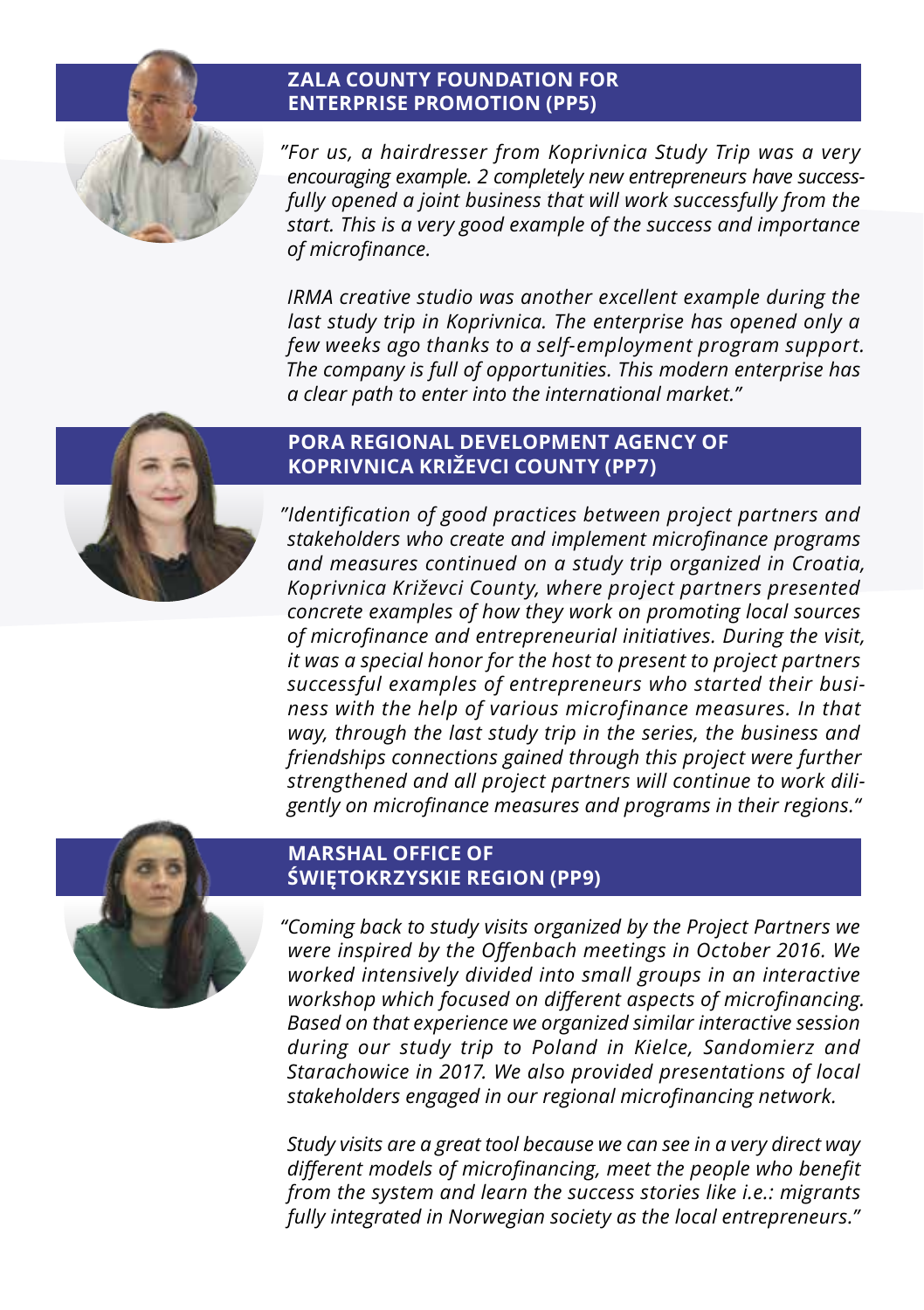# **EUROPEAN MICROFINANCE NETWORK (PP10)**



*"Good practices identified highlighting the use of public/private funds to enhance the provision of microloans in Europe are a valuable source of inspiration to start shaping innovative partnership models in the microfinance sector.* 

*Field visit in Offenbach was very interactive and gave us the opportunity not only to know better project partners activities but also to work together on new ideas to serve microcredit clients!"*

# **THE 2 MOST IMPORTANT OUTPUTS OF THE PROJECT: PROJECT FILM AND STUDY**

# **PROJECT FILM**

Featuring real clients and showing the benefits of microfinance.

The aim of the film is to show the experiences of the project to the decision makers, in a comprehensive way.

# **The film follows 3 main topics:**

*Basic knowledge on microfinance to understand the message that we want to transfer*

*Good practices, relevant experiences and recommendations shared during the project implementation*

*Real client stories, showing the benefits of microfinance from the clients' point of view, in an emotional way*

**The movie is being shot using the latest technology and is following a professional scenario, with regard to the following:** 

*The length of the project movie is between 30 and 60 minutes, depending on the length of the interviews*

*The interviews were recorded in local language to outline the transnational feature of the project. The final version will be English speaking, with subtitles where relevant.*

The project video follows the important events of the "ATM for SMEs" project. It contains interviews of project partners and real clients who tell how microfinance helped them moving forward. The video clearly demonstrates that microcredit is the only way out from the financial exclusion and can literally change the life of the entrepreneurs who run small businesses.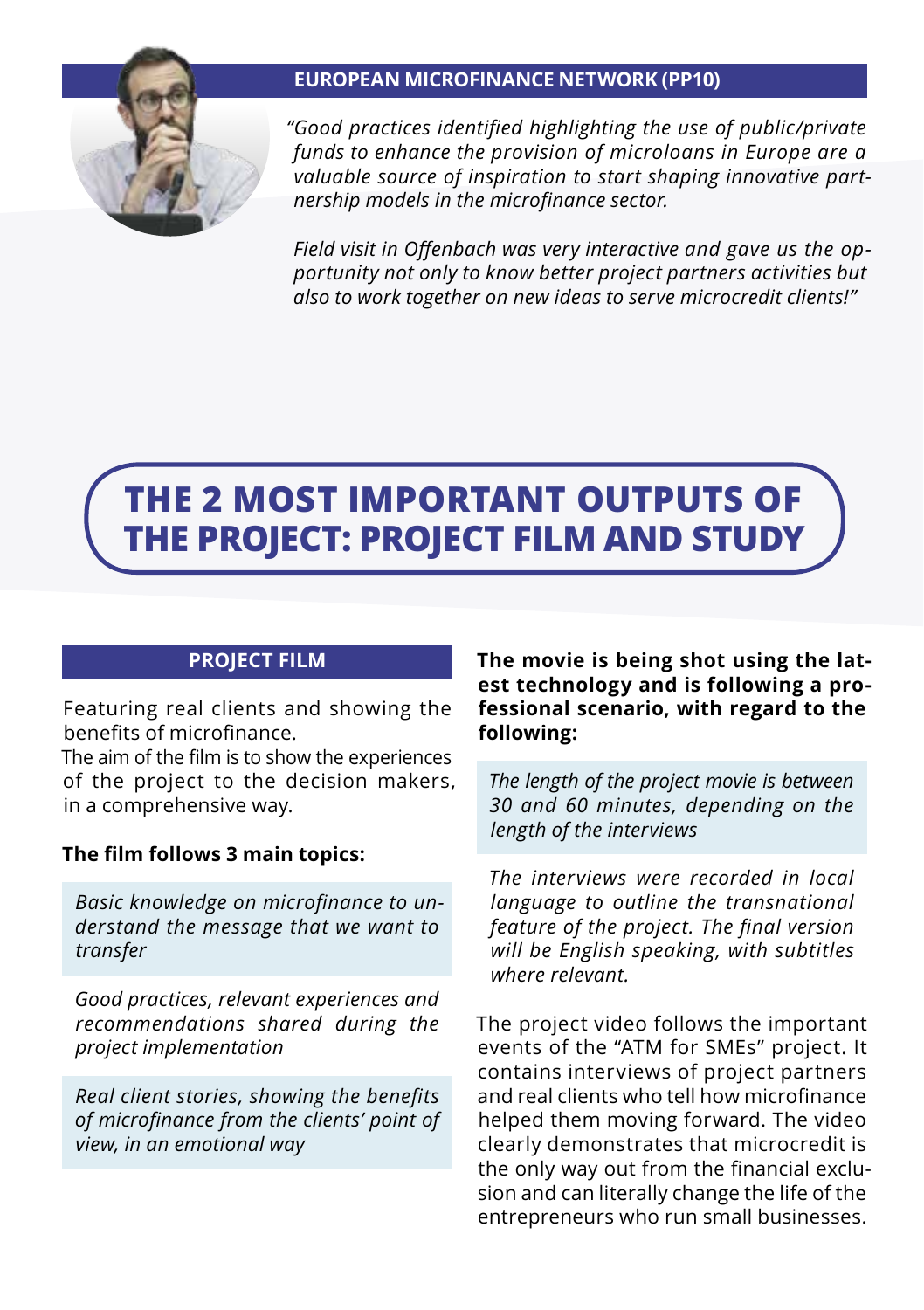#### **PROJECT STUDY**

The comparative study analyse the legal framework of microfinancing in the participating regions, the utilization of public funds in microfinance programmes and the implementation of the European provisions towards microfinance. In the postcrisis era significant interventions have been made by both the European Union and Member States to ease conditions for SMEs to raise capital in the financial market. Nevertheless, many efforts are yet needed to remove obstacles to accessing finance and addressing financial exclusion; microfinance offered through various modalities across Europe has therefore remained a crucial instrument. In the short term it helps to realize prospective, however not yet bankable projects. The investments, in the medium-long term, improve the companies' competitiveness, lead to

the opening up of new job opportunities and eventually contribute to local wealth creation. Moreover, the importance of the social aspects of reducing disparities, poverty and promoting inclusive growth cannot be overstated.

Concerning the above, research has been carried out with the involvement of ten project partners from seven different EU Member States (Hungary, Spain, Germany, Italy, Croatia, Poland, Belgium) and Norway. The partners included a range of institutions, namely managing authorities, microfinance institutions and organizations entrusted with the development of enterprises. Besides a general overview of the situation and issues concerning microfinance in Europe, an in-depth study has been carried out of the experiences with SME finance and microfinance in six EU Member States (Hungary, Italy, Germany, Spain, Croatia, Poland).